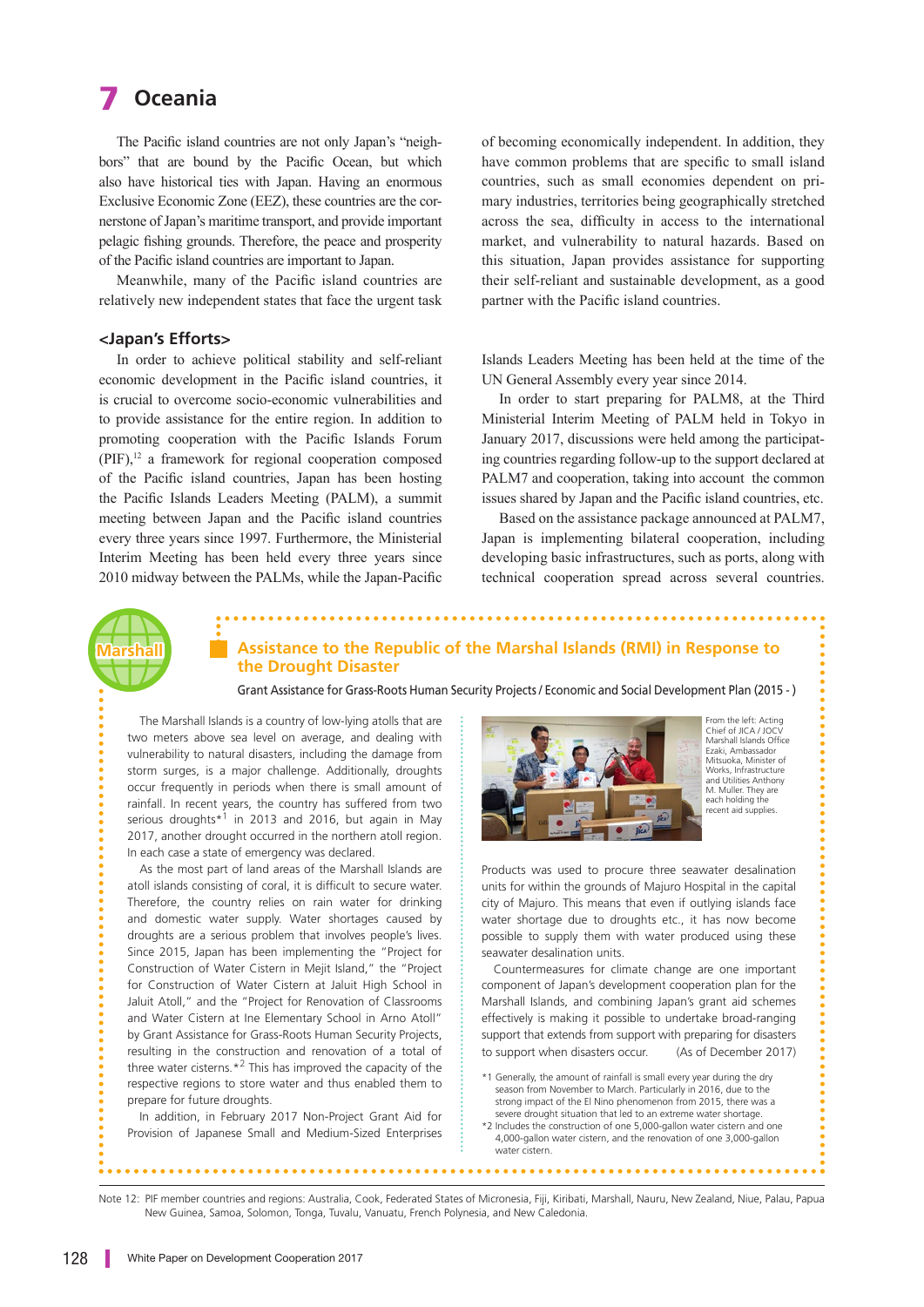

Site of the Port Vila Lapetasi International Wharf Development Project in Vanuatu. Excavation works are carried out for the installation of drainage pipes (Photo: Mr. Takeda / ECOH CORPORATION)

For "disaster risk reduction," as one of the priority areas of cooperation, Japan promotes mainstreaming disaster risk reduction, and extends comprehensive assistance for building disaster-resilient societies in the Pacific island countries. Drawing on Japan's expertise and experience, it provides support in such areas as training meteorological agency personnel of each country and developing appropriate evacuation systems for the residents.

Furthermore, to support the Pacific island countries in addressing climate change, Japan cooperates with the Secretariat of the Pacific Regional Environment Programme (SPREP), which is a regional international organization based in Samoa, to work on activities to train officials concerning countermeasures against climate change in their countries. In order to support Fiji, the presidency of the 23rd conference of the parties to the UNFCCC (COP23), the governments of Japan and Australia co-hosted the Pre-COP Workshop in Suva, the capital of Fiji in September 2017. This workshop was attended by government officials from small island countries, and discussions were held there on topics such as adapting to climate change, the relationship between climate change and security (vulnerability), and approaches to effective international frameworks, from a technical and practical perspective.

## **Dispatch of Experts for Rural Water Supply by Ecological Purification System (EPS) Technology**

Expert/Senior Volunteer Dispatch (June 2014 - )

In Fiji's constitution, it is stipulated that access to safe water is a right for all Fijians, and according to its national development plan, Fiji is aiming to achieve the provision of safe water to its people, including those living on remote islands, by 2030. Fiji's Ministry of Infrastructure and Transport has been engaging in the expansion of water supply systems under the policy to develop water supply infrastructure in remote locations using community-based construction. However, the number of subject areas is more than 2,000, and most of the inhabitants of these areas are forced to use water that has not been purified and does not meet the country's water quality standards. For this reason, there is an urgent need to provide a durable water supply system that can be easily operated and maintained.

A JICA technical training participant from Fiji who participated in JICA's Knowledge Co-Creation Program "Management of Water Resources and Water Supply Services for Pacific Island Countries" took back the Ecological Purification System (EPS) taught in the program to Fiji and introduced it there. The EPS is a clean water system that uses a food chain mechanism of microscopic organisms, adopted in Miyakojima Island in Okinawa and elsewhere. As this water purification system does not use electrically-driven equipment, it is designed to be low cost as well as easy to operate and maintain, and thus it has a low environmental load. Fiji's Ministry of Infrastructure and Transport evaluated the EPS as a system suited to supply water in rural areas and requested Japan's cooperation with the aim of large-scale implementation of the system in rural areas.

On the basis of that request, in January 2013 Japan held a workshop in Suva as Follow-up Cooperation, and subsequently, since November 2014 Japan has been implementing support such as formulating plans related to the establishment of rural water supply systems that utilize EPS, the instruction of appropriate construction, operation



. . . . . . . . . . . . . . . . . .

and maintenance of EPS, and the preparation of manuals, by continuous presence of an individual expert of ongoing projects and Senior Volunteers dispatched from January 2015.

Though this project is on a small-scale, it combined schemes such as the Knowledge-Co-Creation Program, Follow-up Cooperation, individual experts and volunteers. Thus, so far EPS has been established in a total of more than 75 locations: 53 locations on Viti Levu Island and 22 locations on Vanua Levu Island. More than 20,000 people are benefiting from this, and in rural areas in Fiji where water supply infrastructure is undeveloped, this cooperation, which supplies safe water using EPS at a low cost and low environmental impact, is directly useful for villagers. It has also been highly appreciated by the Government of Fiji, which has made an allowance in this fiscal year's budget for EPS to be installed in additional 30 locations. This technology is highly adaptable and durable in various environments; therefore, further development of this cooperation is expected to make it possible to provide access to safe water in most of the target areas.

(As of December 2017)